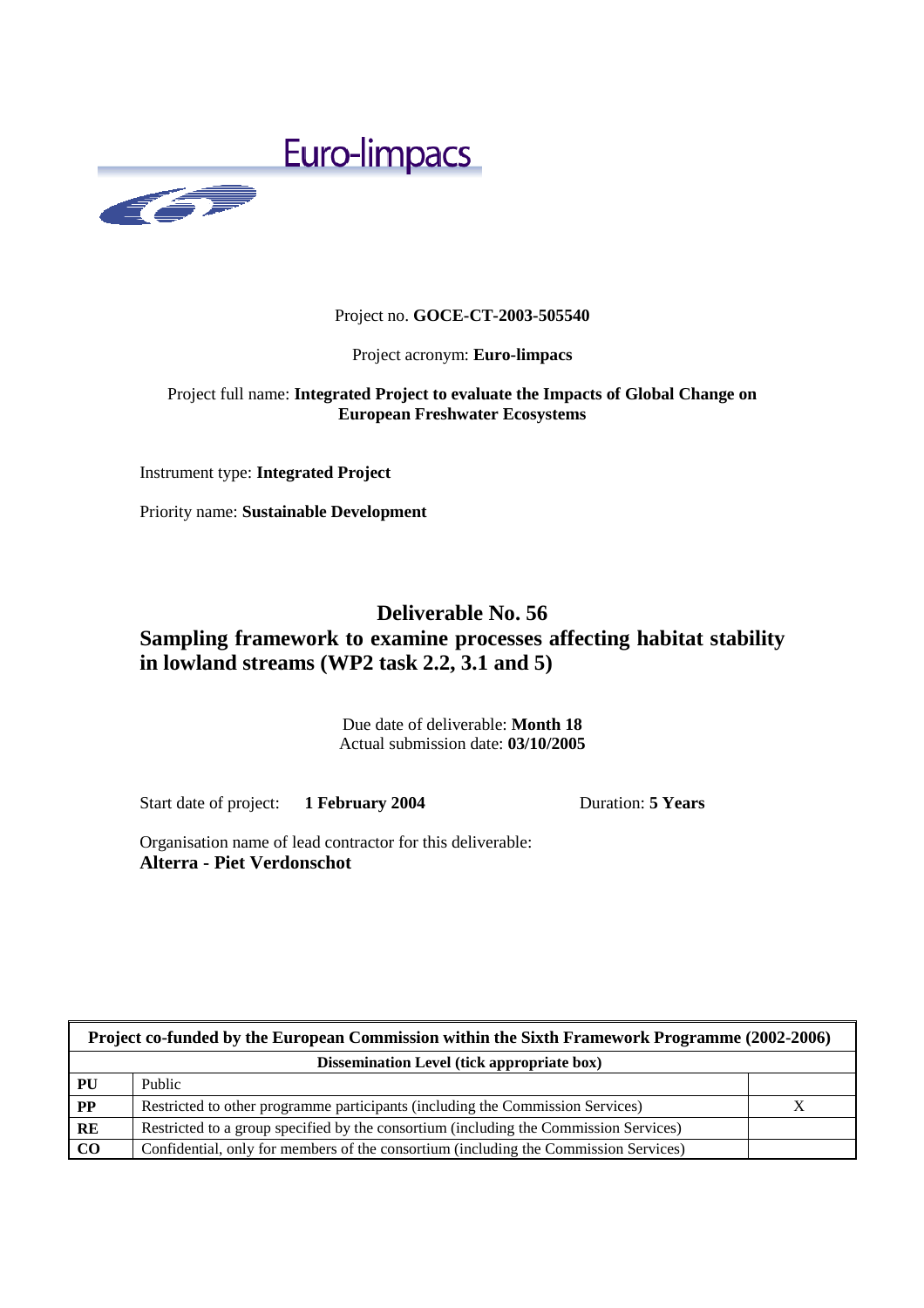# **Sampling framework to examine processes affecting habitat stability in lowland streams (WP2 task 2.2, 3.1 and 5)**

*Piet F.M. Verdonschot., Alterra* 

# Partners:

Task 2.2: ALTERRA, BOKU, NERC, CNR, MasUniv, SLU, UDE, UNIBUC-ECO Task 3.1: ALTERRA, NERC, MasUniv, UDE Task 5: ALTERRA, UDE, UNIBUC-ECO, SLU

# **Introduction**

To reach a most cost efficient approach within the study of hydromorphological features of (restored) lowland streams the tasks 2.2, 3.1 and 5 are combined into one protocol. If you are only performing certain tasks you can select the respective necessary methods. In general, where possible methods can be combined at selected sites to reach an optimal performance.

# **Objectives and hypotheses**

#### *Objective task 2.2*

To establish the habitat preference of indicator species.

#### *Objective task 3.1*

To establish the relationship between discharge dynamics, habitat stability and the population density of indicator species.

#### *Objective task 5*

To determine the effects of hydromorphological measures on the functioning and structure of the instream communities, this to establish the effects of natural development of the floodplain and/or of adding woody debris on the cause-effect-chain under different discharge regimes.

#### *Hypotheses*

- Indicators prefer specific habitats, either sand, detritus or gravel.
- Discharge peaks initiate disruption e.g. through shifting sand, whirling/moving detritus patches or rolling gravel.
- Indicators become more or less abundant if the habitat is disrupted
- Recovery depends on habitat recovery time and thus time between extreme events
- Restoration strives for the recovery of the habitat and return of the indicators
- Discharge peaks prevent recovery to take place.

#### **Combined overview of methods and materials for all tasks**

#### *Introduction*

The following paragraphs provide descriptions of methods and materials to meet the objectives of all tasks listed. Dependent on the tasks you are going to perform you can select the respective methods.

 To study the habitat mosaics, the hydromorphological processes of erosion and sedimentation, the disturbance by extreme flow events and the potential recovery by restoration measures a number of parameters can be monitored: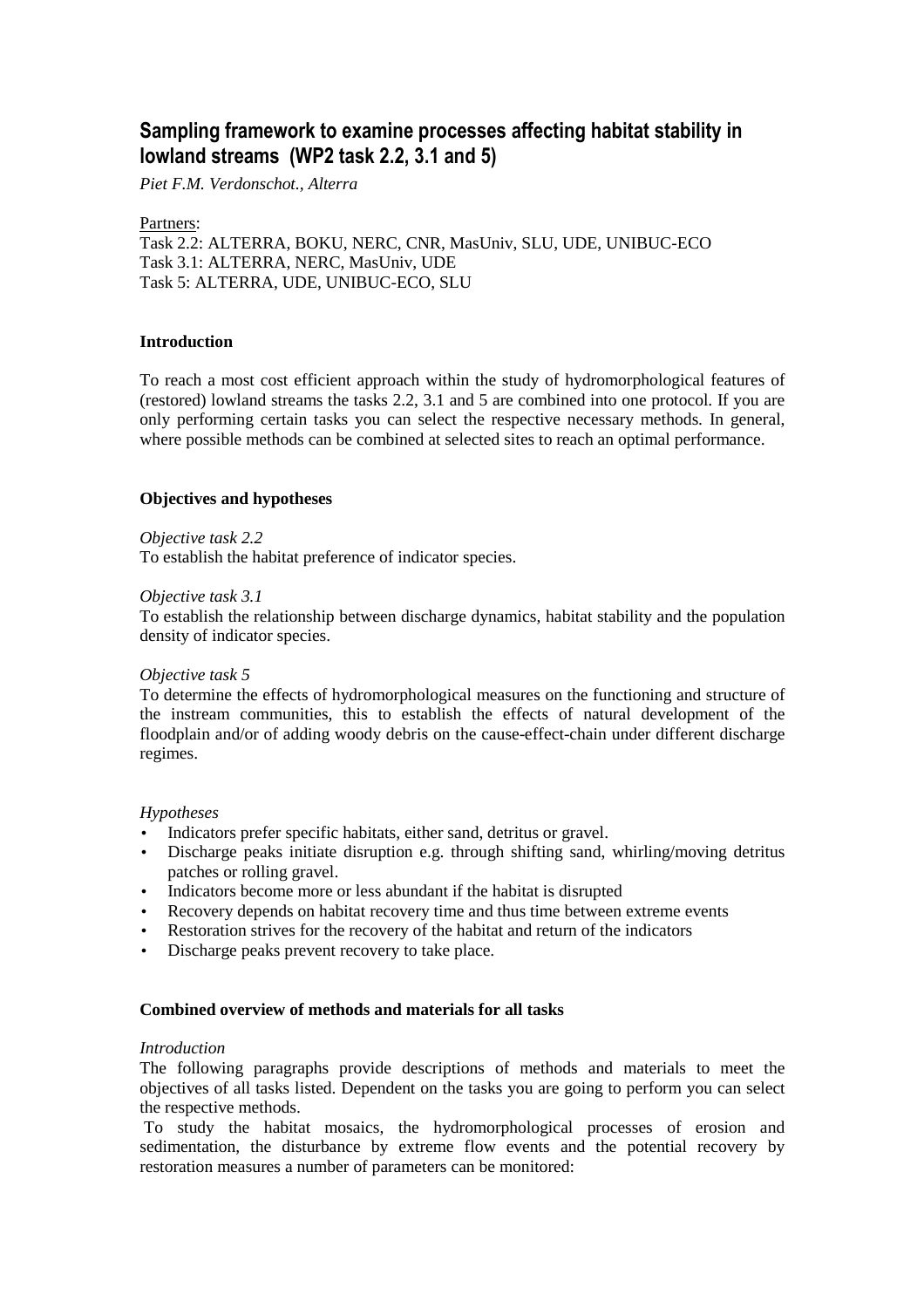- √ discharge
- √ current velocity profile
- √ depth profile
- √ substrate pattern
- √ substrate dynamics
- √ vertical substrate composition
- √ macroinvertebrates

# *Sampling site*

Some important criteria for the sampling site selection are:

- − near natural, small, sandy bottom streams
- easy accessible and not too far from your lab to make regular visits possible
- − the presence of a gauging station as continuous discharge data are necessary
- − a width between 1 and 3 meters (20 100 km<sup>2</sup> catchment) makes the monitoring more easy but that depends on your possibilities
- − land use is mostly the cause of differences in discharge pattern but when selecting sites the riparian zone should be comparable between sites with different hydrological stress
- − if possible, different tasks are combined which, for example, can be a gradient of a near natural stretch, a semi-natural stretch (e.g. channalised but with wooded banks), and a straightened stretch without semi-natural banks are preferred

# *Discharge*

#### Continuous discharge measurements

Discharge is measured in each stream stretch that differs in discharge pattern/regime e.g., a channalised stretch versus a semi-natural and/or natural one. Discharge is recorded continuously by using an automated water level registration equipment, that preferably is linked to measure weirs.

In fact, the equipment does not measure discharge but measures the water level continuously (often in interval of 15 minutes), using data loggers. These data loggers can be constructed within a metal pipe which is situated in the river bank (Figure 1). A transversal pipe ensures the horizontal connection with the water column of the stream. Water moves from the stream in this pipe. The data logger measures the pressure of the water in the pipe, the higher the water level the higher the pressures down in the pipe. The water level data can later be transformed in discharge data by using data collected from the transversal current velocity profile of the stream or from a measuring weir. It is most easy and reliable to place such a weir in the stream to create a fixed profile. Some partners will do these measurements by themselves, others will use data from water authorities.



*Figure 1. Water level measurement.*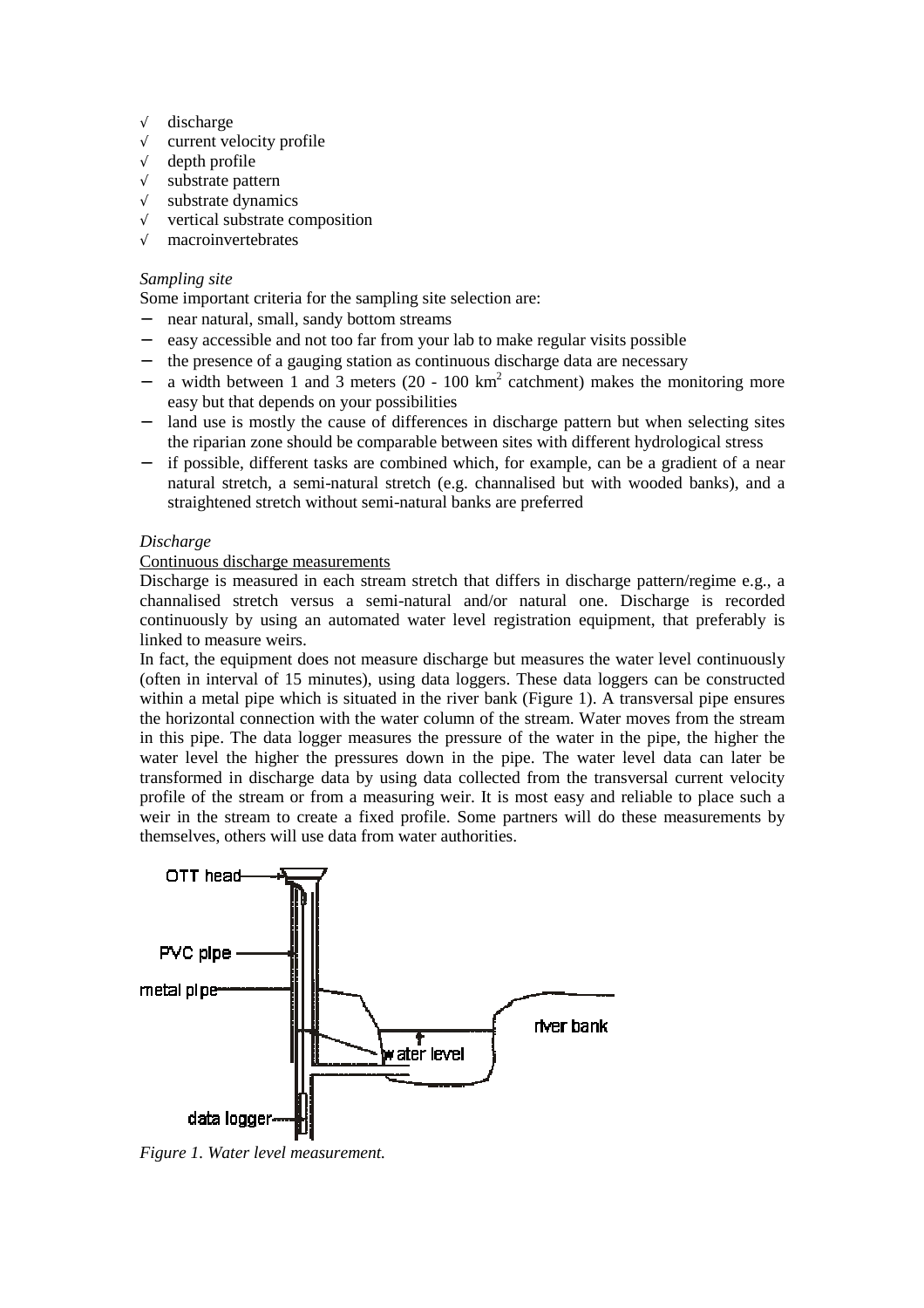#### Extreme events

Extreme flows are moments of extra measurements. Therefore, if possible a quick response system is needed. An online connection to the discharge stations would have the advantage that you can respond immediately to extreme events.

# *Current velocity and depth*

Current velocity profile

At different discharge events transversal current velocity profiles are taken at each discharge station. This to calibrate discharge measurements. At each 10 cm along the transversal profile (Figure 2), preferable in a fixed profile in the stream close to the water level data logger, current velocity is measured (e.g., using a Sensa RC-2 current velocity recorder or another current velocity device) at each 5 to 10 cm (depending on the overall stream depth) depth.



*Figure 2. Scheme to measure a current velocity profile.* 

#### Depth profile

To monitor bottom erosion or deposition a depth profile is taken each two to five weeks. To establish a depth profile the following measurements are done (Figure 3):

- 1. The distance between the left pole to the left waterline (left is looking towards the source of the stream).
- 2. The distance between the right pole to the right waterline.
- 3. The distance between the measuring-rod and the terrestrial bottom at each 10 cm at the left and right side between poles and waterlines.
- 4. The distance between the measuring-rod and the water surface in the middle of the stream.
- 5. The distance between the water surface and the stream bottom at each 10 cm along the wet transversal stream profile.



*Figure 3. Scheme to measure a depth profile using a measuring-rod along fixed poles.* 

# *Substrates/habitats*

Substrate dynamics measured through recording regularly the substrate pattern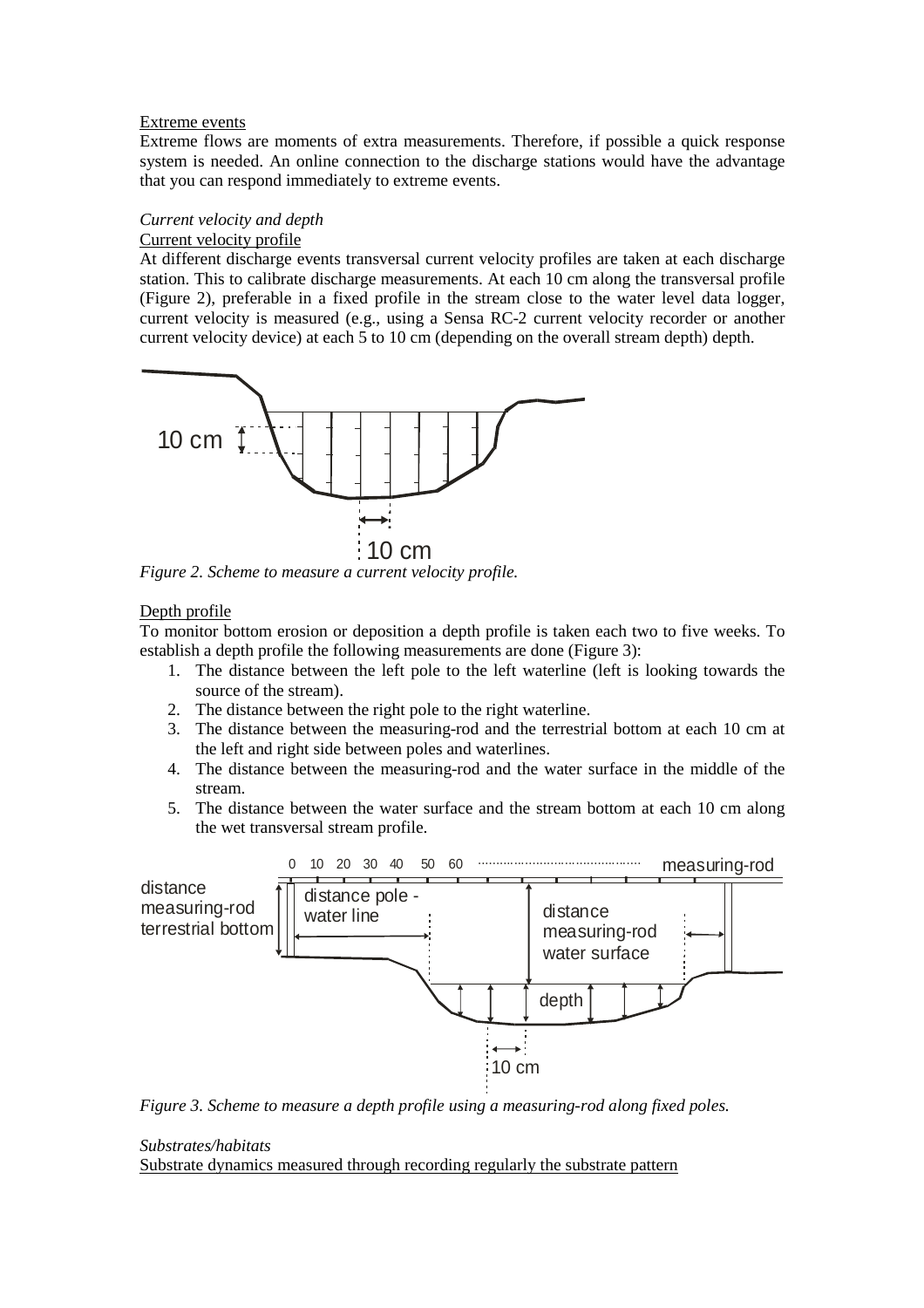Each two (preferred) to four weeks a substrate pattern can be recorded. The potential substrates and substrate categories are listed in Table 1.

| Tuble 1. Substitute types und cutegories. |                                                                                       |  |  |
|-------------------------------------------|---------------------------------------------------------------------------------------|--|--|
| substrate                                 | description                                                                           |  |  |
| coarse gravel                             | $> 6$ mm                                                                              |  |  |
| fine gravel                               | $2 - 6$ mm                                                                            |  |  |
| sand                                      | $0.125 - 2$ mm                                                                        |  |  |
| clay and mineral silt                     | mineral not recognizable particles $< 0.125$ mm                                       |  |  |
| fine detritus, organic silt               | fine, not recognizable parts and organic material with particles <<br>2 <sub>mm</sub> |  |  |
| coarse detritus, branches,                | coarse, recognisable organic material, particles > 2 mm                               |  |  |
| twigs, roots, leaves                      |                                                                                       |  |  |
| macrophytes                               | living plants                                                                         |  |  |

*Table 1. Substrate types and categories.* 

The substrate is recorded, by estimating the percentage cover per substrate over stretches of 5 m. To do so, the substrate (habitat) mosaic of the stream bottom is mapped. Therefore, a grid is used (Figure 4). The length of the stretch to be measured as well as the grid density depends on the specific stream type and site.

*Example*: Two metal poles each of 5 meters length (tent poles that can be shifted into each other are practical) are attached to poles that are placed in both stream banks at 0, 2.5, and 5 m. A measuring rod is placed over the metal poles (it rests on both poles), so the measuring rod is lying transversally over the stream. Along the rod, the start and end of each habitat (substrate) is recorded and noted on a paper with grids of  $10 * 10$  cm in reality ( $1 * 1$  cm on paper). UDE e.g. uses a grid of 20x20 cm. This procedure is repeated each 0.5 m along the longitudinal profile, following the metal poles (each half meter is indicated on these poles). Afterwards these recorded field substrate maps can be digitalized. For each grid cell the substrate is known for each date of measurement. This makes it possible to study the stability of each grid cell in a stretch (how often changes the substrate?) and the habitat diversity (how many different substrates are there and what is the surface area for each substrate?). The recommended substrates are given in Table 1, but of course they can differ per studied stream.

#### left bank



#### right bank

*Figure 4. Example of a grid to map the substrate mosaic on the stream bottom.* 

#### Substrate dynamics measured through sediment transport

An alternative method to measure substrate dynamics is through an indirect cumulative collection of transported material.

Substrate dynamics must go parallel with a transport, either of suspended or moving material. We devised two methods, one to collect moving sediment and one to collect suspended material. Moving sediment is the bottom material that is rolling or sliding over the stream bottom, while the suspended material floats/whirls in the water column. The cumulative collection of suspended and moving mineral and organic material together tells about the (in)stability of the stream, not per habitat but per whole stream stretch. In this way, various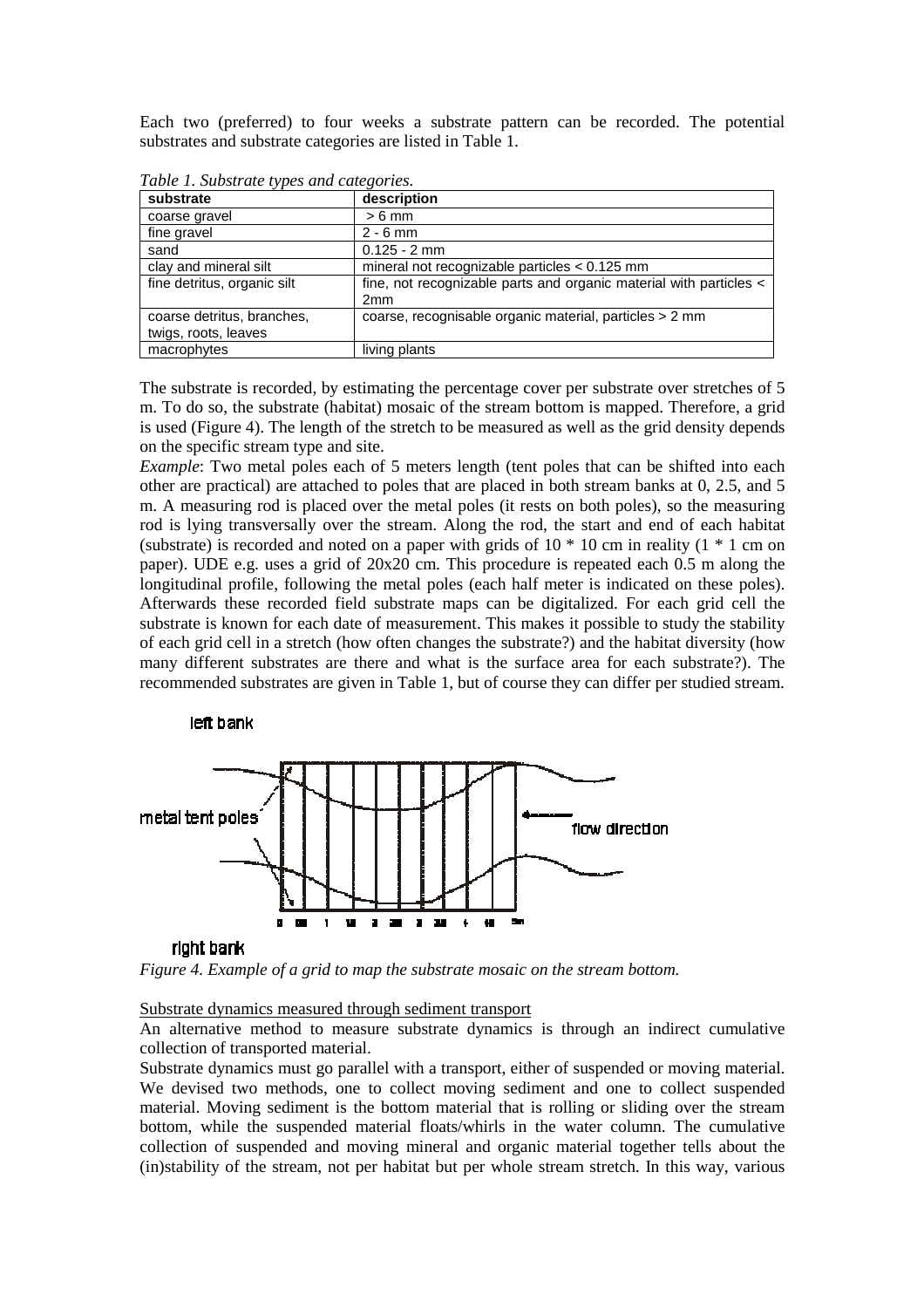stream stretches with different discharge regimes can be compared and the amount of material transported will be related to discharge.

The mineral and organic material collector (MOC) is devised according to the principle of extracting a small part of the stream water layer, including its suspended material, and leading it through an almost still reservoir that allows material to deposit (Figure 4). The bottom sediment collector is devised to collect the moving and rolling sand that is not suspended in the water layer (Figure 5).

Both collectors are emptied every 2 weeks.



*Figure 4. Scheme of the mineral and organic material collector.* 



*Figure 5. Scheme of the bottom sediment collector.* 

#### *Potential indicators*

We intended to focus on taxa related to both sand and detritus. A number of taxa were listed and discussed as potential indicators. The choice of your indicators will depend on the selection of indicators done in task 2.2. Still, as an example UDE and Alterra discussed the following:

Sand:

Suited but hard to collect in the NL and often very rare are *Cordulegaster boltoni, Atrichops crassipes* and *Ephemera danica*. More suitable are *Sericostoma personatum, Prodiamesa olivacea* and some other chironomids (e.g., *Polypedilum breviantennatum, P. scaleanum*). Detritus:

These are more easy to collect and to observe in the field, especially because the trichopterans such as *Glyphotaelius pellucides* and *Limnephilus rhombicus* can be more abundant. Others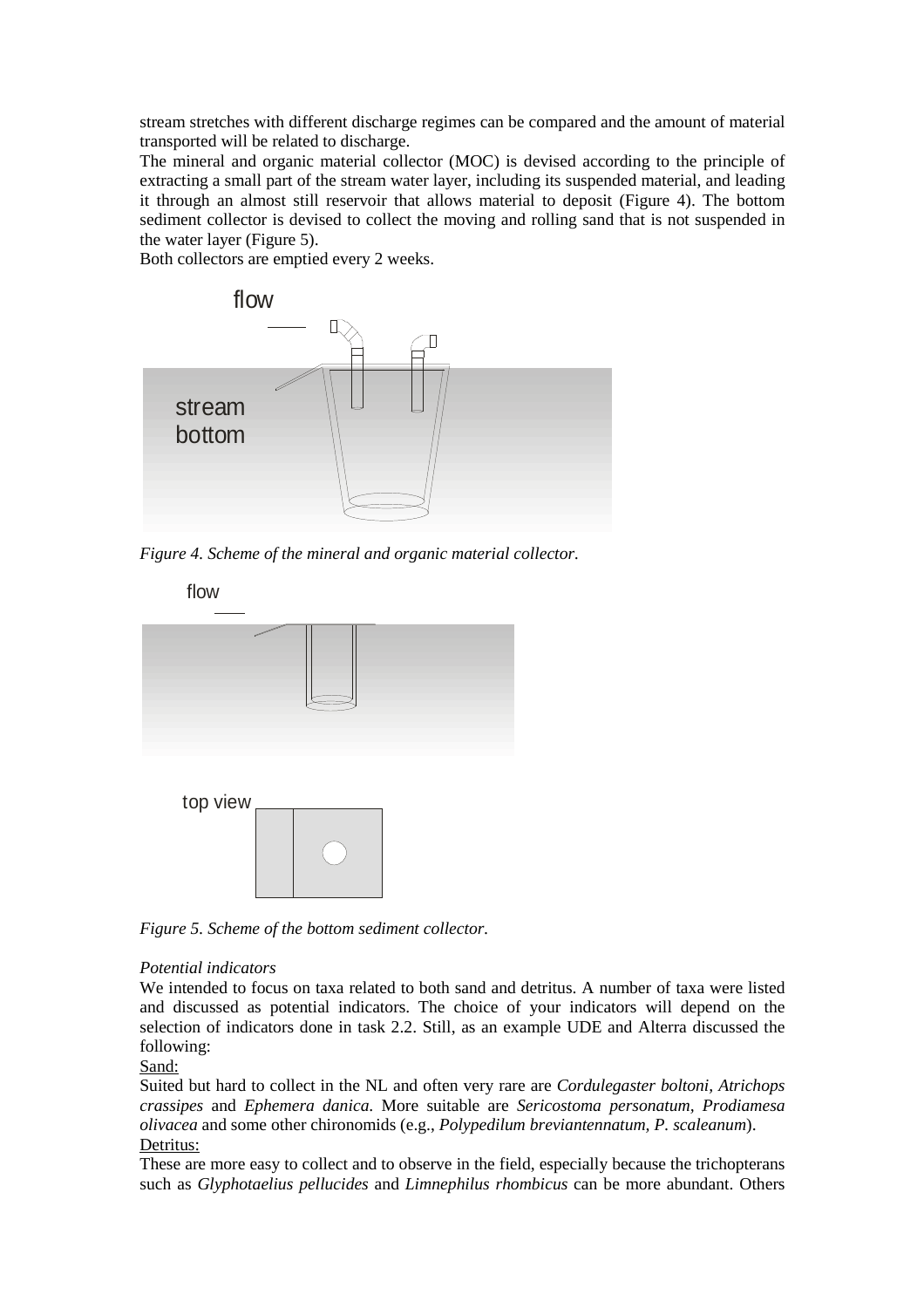are *Pedicia sp*., though a genus and *Nemurella pictetii* Suited but not identifiable in the field are *Pisidum casertanum* and *P. nitidum*.

Hydromorphological gradient

The taxa will also be tested whether they are suited for lab experiments.

Especially, to monitor a hydromorphological gradient also other potential species were discussed: *Gammarus pulex, Ephemera danica, Leuctra sp., Nemoura sp., Orectochilus villosus Lv., Halesus radiatus, Glyphotaelius pellucidus, Potamophylax rotundipennis, Simulium sp., Pisidium sp., Elodes sp. Lv., Amphinemura, Hydropsyche.* In the degraded sites: *Limnius volckmari Lv., Hydropsyche sp., Chironomidae* and *Hirudinea.* 

Besides the presence of species also population size is important. A large population size ensures that differences can be detected in streams with different discharge fluctuations.

It is nor really necessary to always count indicators in the field. Especially, bottom inhabiting species can not be seen and must be sampled. Thus, alternatively small samples can be taken and indicators can be counted in the lab. The disadvantage is the representativeness of the samples which is often less known. While sorting these samples, we can also only look for the respective dominant species and label it afterwards as indicator. This makes the use of chironomids more feasible. Secondly, more often in sand bottoms only one or a few species are present and dominant. So, these can be counted easily. A problem with sampling is the regular disturbance of the site. Sampling outside the stretch would rise the risk of uncomparability.

#### *Macroinvertebrate sampling*

For substrate/habitat sampling a small sampling devise is preferred. This can be a shovel (10x15 cm) or a tube of 10 cm diameter or a small handnet (preferably 15 cm in width).

Example: In the Netherlands the macroinvertebrates will be sampled with a micromacrofaunashovel (10 cm width, 10 cm high, 15 cm length, 0.5 mm mesh size) according to Tolkamp (1980). The shovel is made of stainless steel, on the top and the rear there are openings covered with nylon gauze. On the sides, adjustable wings are screwed, which decide the depth of the sample. This depth will be fixed at 2 cm. The shovel is pushed into the substrate at an angle of  $30-45^\circ$  and brought in a horizontal position when it reaches its 2 centimeters depth. At the same moment the shovel is pushed through the substrate over a distance of 15 cm, tilted backwards and lifted above the water surface. The sample is transferred into a bucket. Thus, an area of  $15 \text{ cm}^2$  is sampled.

All substrate-type/habitat samples will be kept separate.

A multihabitat approach by sampling the dominant (occurrence  $> 5\%$ ) habitat types in proportion to their frequency of occurrence in the stream reach will be used. At most of the sites fine gravel, sand, fine detritus, coarse detritus and leaves will be sampled in such way.

Taxa-poor substrates/habitats will be sampled 2-3 times (area of 30-45  $\text{cm}^2$ ).

The sample is processed in the laboratory by rinsing the sample over two sieves (mesh size 1 and 0.25 mm), placing the residue in a white tray, and sorting the animals alive.

#### *Frequency of measurement*

Not everything can or needs to be measured each time at each site.

Task 2.2 focuses on the habitat requirements of indicators. This implies an inventory of habitats and its inhabitants in your stream.

Steps in the field work:

- Selection of sampling sites in unpolluted rivers with different hydromorphological characteristics (hydromorphological gradient natural, semi-natural and degraded stretch)
- − Identification of key processes (stressors) in the catchment